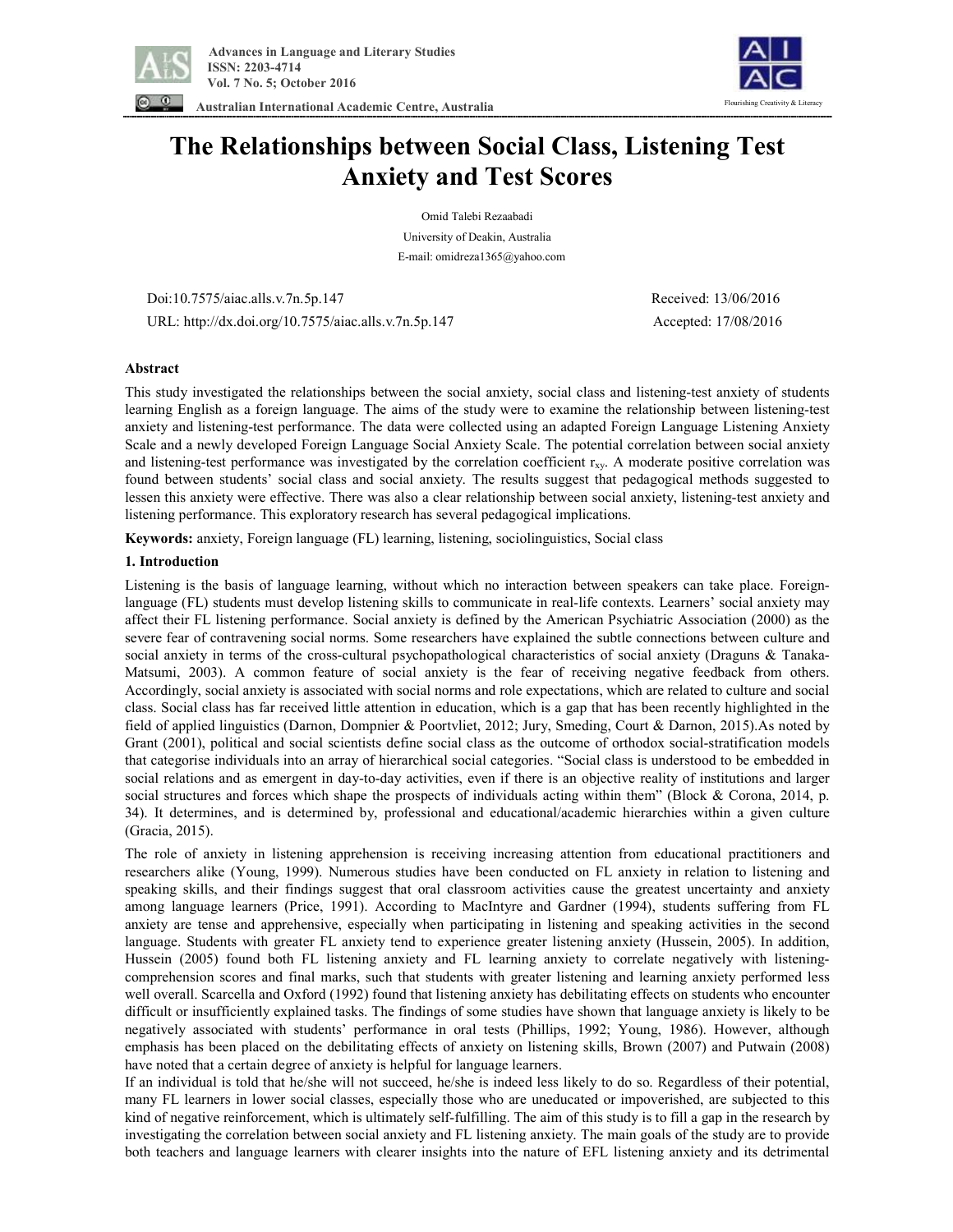effects on FL students, and to characterise the relationship between FL learners' listening anxiety and the social anxiety that arises from their social-class status.

## **2. Literature review**

## *2. 1 Social Classification*

Research on social stratification has accelerated recently (Mare, 2014). The term *social classification*, also called as social stratification, is obscure. For example, it may signify either the dissociation of a population into social classes or a socially biased process of classification. The term *social class*, also known as class, originated from the Latin *classis* and is used to categorize individuals by wealth (Brown 2009). Its meaning depends on the branch of the social sciences in which it is used. Sociologists have defined social classification as the sorting of people by profession, which gives lawyers, doctors and professors a higher status than, for example, unskilled labourers. Macionis and Gerber (2010) defined social stratification as a system by which society categorizes the rank of people in a hierarchy. It classifies individuals according to their relative socio-economic positions (Barker, 1955). This reinforces a broad set of economic, political, social and ideological inequalities, because socio-economic distinctions tend to reflect existing hierarchies of rank, status and privilege. Social classes are often divided into three broad categories: the upper classes, which comprise the richest and most influential people in society; the middle classes, which consist of ordinary people such as academics and managers; and the lower classes, made up of people who lack the bare necessities of life. However, a special classification was used in this study, which is discussed in the procedure section.

# *2.2 Test-taking Anxiety and Listening-Comprehension Anxiety*

Researchers have paid particular attention to the related concept of FL listening test anxiety. No consensus has yet been reached on the effects of listening-test anxiety on language learners. The results of most studies in this area have indicated that listening comprehension test performance is negatively related to listening anxiety (Elkhafaifi, 2005; Mills, Pajares & Herron, 2006). Kim (2000) discovered a negative relationship between FL listening anxiety and learning among Korean EFL students. FL learners' degree of listening proficiency also affects their anxiety levels (Mills, Pajares & Herron, 2006). In'nami (2006) found listening-test anxiety and listening performance to be unrelated. His results indicated that none of the three key causes of test anxiety – general test apprehension, thoughts unrelated to the test and emotional state – influenced listening-test marks. In'nami (2006) thus attributed poor performance in listening tests to other factors, such as the importance of test results and test-takers' English listening proficiency, previous experience of tests and confidence in their use of strategies to control anxiety. Shomoossi and Kassaian (2009) investigated the influence of test anxiety on listening and speaking skills, and found no significant difference in students' anxiety levels before and after a listening test.

In light of the above findings, the following hypotheses were proposed (with a 0.05 significance level).

H1. Students from unsociable social classes experience more FL social anxiety than students from sociable social classes with the same level of language proficiency.

H2. There is a positive relationship between the students listening anxiety and their social anxiety treatment.

H3. There is a negative relationship between EFL learners' listening-test anxiety and listening performance.

# **3. Methodology**

# *3.1 Participants*

Seventy-eight intermediate English learners were selected from 179 Test of English as a Foreign Language (TOEFL) candidates to participate in an academic IELTS listening course at an English institute in Iran. The students were aged between 16 and 28, with an average age of 22. Thirty-five of the students were from sociable social classes and fortythree were from unsociable social classes. The female to male ratio was 49 to 29; the majority of the participants were female.

# *3.2 Instruments*

Data were collected using the IELTS listening tests developed by the University of Cambridge, a version of the FLLAS (Elkhafaifi, 2005) (see Appendix A), the Foreign Language Social Anxiety Scale (FLSAS) (see Appendix B) and an open-ended questionnaire (see Appendix C). The IELTS listening tests were used to evaluate the listening performance of students with various levels of anxiety. The FLLAS measures the degree to which a person experiences stress when listening to an FL. It is comprised of 30 questions, all of which are answered on a 5-point Likert scale ranging from 'strongly disagree' to 'strongly agree'. The FLSAS, which comprises 21 items, measures the social anxiety experienced by an FL learner when learning an FL. The FLSAS items are rated by participants on the same Likert scale as the FLLAS items.

Factor analysis was carried out to investigate the underlying variables of FLLAS and the FLSAS. Those items which their KMO measures were less than .5 for these two tests, were omitted. The terms of lack of sampling adequacy and multi-collinearity were fulfilled. Accordingly, the sample size was sufficient for factor analysis. The correlation matrix carried out to investigate the underlying structure of instruments did not have a multi-collinearity problem, thus, excessively high correlations between all of the items. The FLLAS and the FLSAS were proven to be reliable and valid, with alpha coefficients of 0.61 and 0.59 in this study. The open-ended questionnaire comprised three general questions about the students' FL listening anxiety, in relation to two social categories: sociable social class and unsociable social class, designed to reflect their own voices.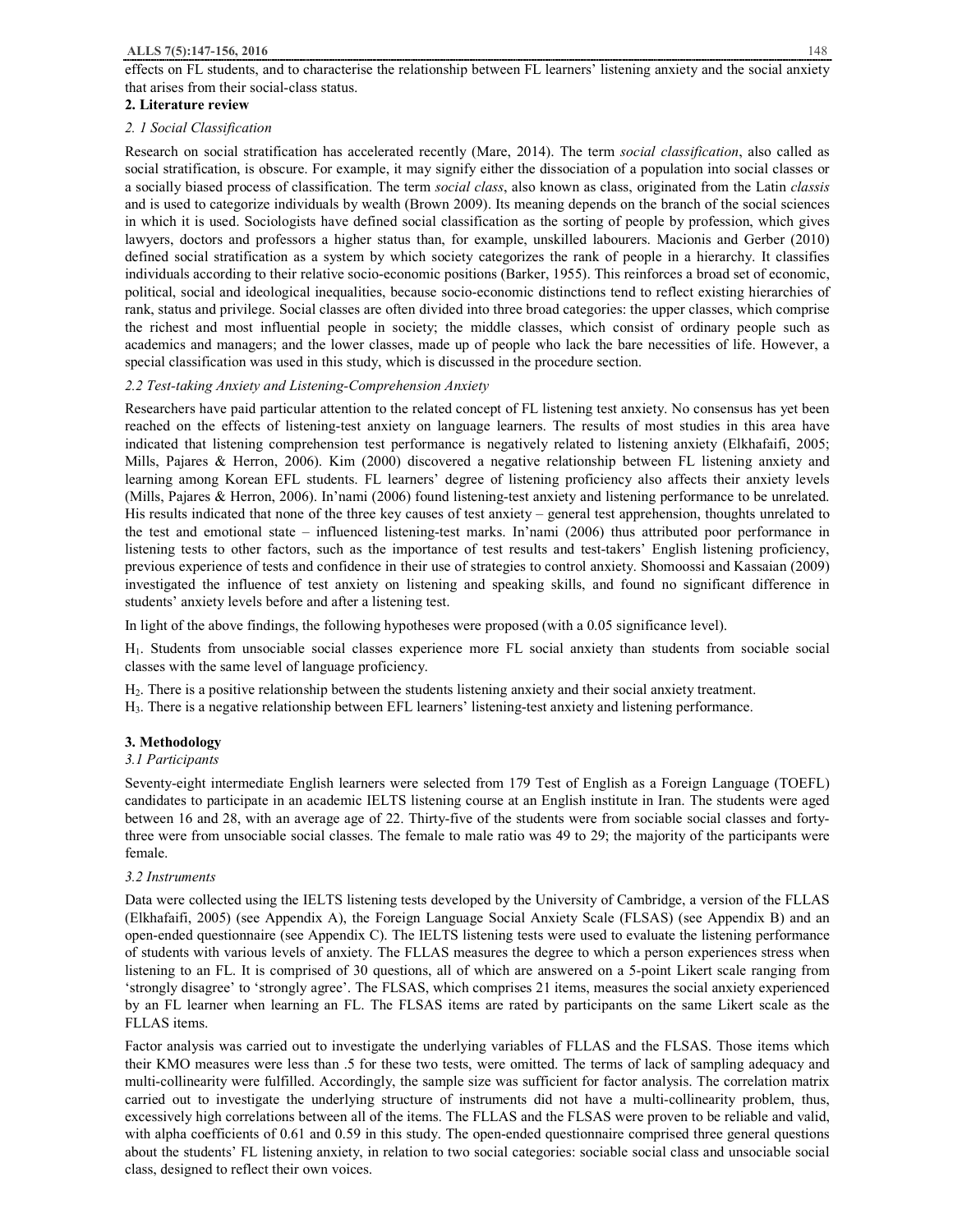# *3.3 Procedure*

In this study, the following two-part social class classification is adopted. This classification system, developed by a doctoral sociology student named XXXX, is based on the results of a 2014 survey conducted in Iran and data on the social status of the participants in this study. It should be noted that this classification system cannot be assumed to be representative of all families in Iran, as the country's population is vast. As there could be some overlap between these two following social classes, each participant was also interviewed in person to make sure he/she was placed into the right class.

- 1. 'Sociable' social classes: doctors, specialists, managers, professors, teachers, miners, social workers, etc.
- 2. 'Unsociable' social classes: servants, drivers, barbers, farmers, peasants, freelancers, grocers, etc.

The 78 participants were interviewed individually to facilitate their categorisation into these two social categories. A teacher divided the students equally, in accordance with their social class, into two advanced English IELTS listening classes. The two sets of students had the same teacher, from whom they received two 90-minute sessions of English instruction per week for 24 weeks, in accordance with an Academic IELTS Listening Course. The research was conducted at a well-known English institute in Iran. Midway through the course, the EFL students were asked to complete the FLLAS and the FLSAS to gain insight into their levels of FL listening anxiety and FL social anxiety. They were also requested to complete an open-ended anxiety questionnaire, which enabled them to provide their own explanations for their listening anxiety. Subsequently, the teacher began to use certain social-anxiety techniques to deal with the students' illogical social reactions to EFL listening tests. In the last 2 weeks of the course, the students were again asked to fill in the FLLAS and the FLSAS to measure their anxiety levels after receiving the social-anxiety treatment. In the last week of the course, the students took their final academic listening test. The data gathered were used to explore the effects of the social-anxiety treatment on learners' FL social anxiety, and also to characterise the relationships between learners' listening anxiety and social anxiety, listening-test anxiety and listening performance. The most important advice and techniques given by the teacher on dealing with social anxiety was as follows.

- 1. Everybody has experienced social anxiety, which can be dealt with easily by understanding some key features of anxiety.
- 2. It is normal to experience social anxiety.
- 3. Anxiety is a normal physiological response to danger or other challenges, which triggers an increase in blood to our muscles, making us stronger.
- 4. Anxiety is something that we create when there is no real reason for concern or fear.
- 5. Understanding the causes of your social anxiety helps you to manage it. The following strategies can be used: a. take notes on the reasons for your anxiety in different social situations; and b. take notes on all of your physical and psychological reactions to social anxiety.
- 6. Once you have identified the causes of your social anxiety, try to determine whether your negative thoughts are based on facts or imagination. Ask yourself questions such as the following: 'Did the negative or embarrassing thing that I was anxious about actually happen?' This may help you to realise that social anxiety is often illogical.
- 7. Whenever you experience social anxiety, try to calm down using the following strategies: a. take deep and regular breaths to lessen the speed of your abnormal breathing; and b. alternately tighten and relax your muscles, as this helps to calm your nerves.
- 8. Try to do your best and accept that you are fallible.
- 9. Face the music. Actively seek out potentially embarrassing situations, because repeated encounters with such situations may help you to become comfortable with them.
- 10. Finally, keep the following adages in mind: 'to want to is to be able to' and 'practice makes perfect'.

The most important IELTS listening strategies suggested by the teacher were as follows.

- 1. Concentrate on listening to help you work out what the speaker wants to say.
- 2. Do not worry if you do not understand a word, as the word may not be essential to the overall sense.
- 3. If you are taking too long to answer a question, make a guess and move on quickly to save time.
- 4. If you find the question too difficult, do not panic; instead, relax and attempt to think creatively.
- 5. Try to write, read and listen at the same time.
- 6. Answer all of the questions, for two reasons: 1. the IELTS test does not incur penalties for wrong answers; and 2. it is easy to confuse blank spaces on your answer sheet when you return to unanswered questions.
- 7. Check your answers.
- 8. Read the instructions, questions and answers before the recording begins.
- 9. Try to be aware of the context of each speaker: where is he/she located, and what is his/her purpose in speaking?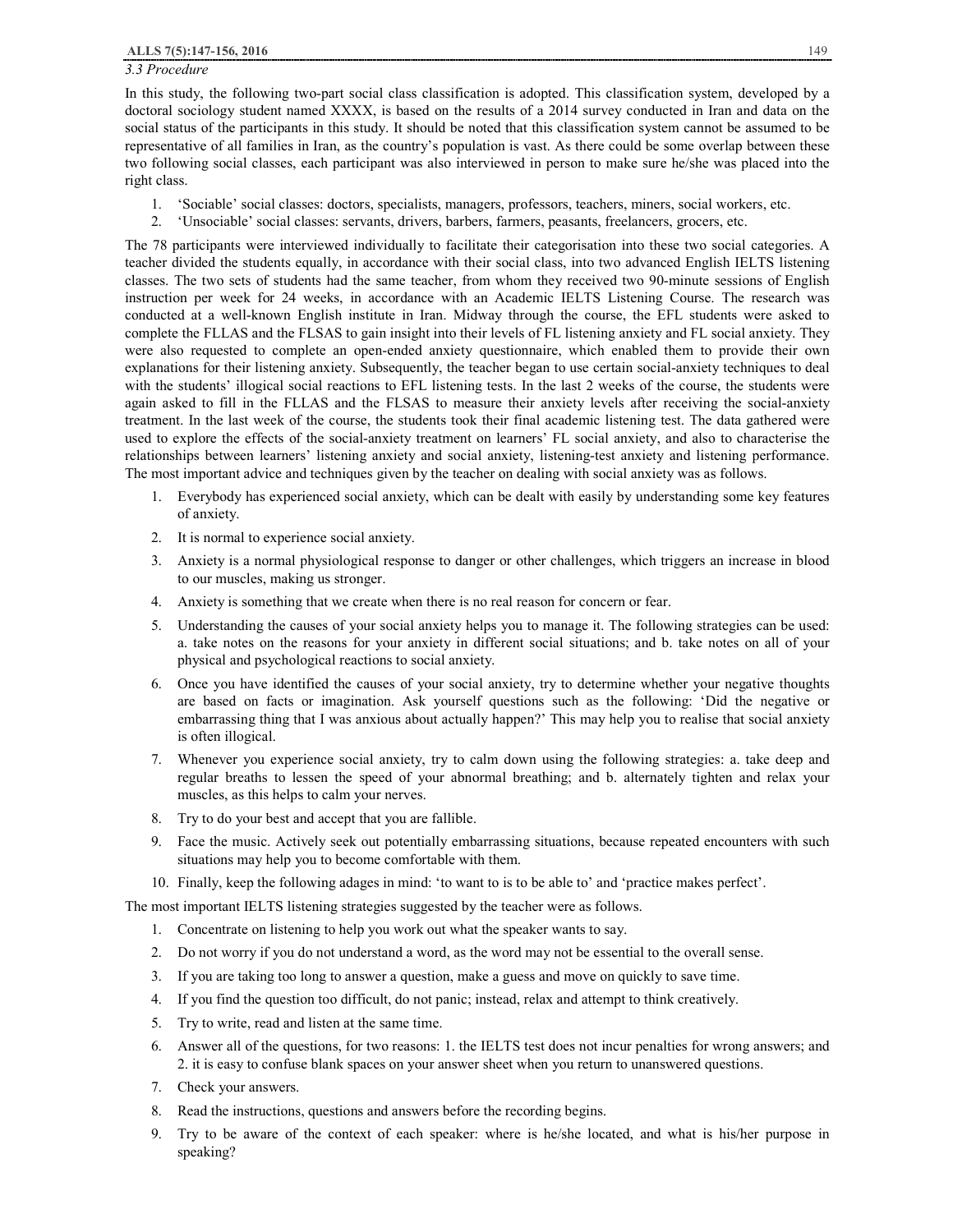- 11. Section 3 of the IELTS listening test often comprises a dialogue relating to education; make sure that you are well prepared for this section by learning vocabulary relevant to education.
- 12. There is a lot of reading to do in Section 4; prepare for this section by making sure that you do not fall behind the speakers.
- 13. Consider at least two questions at the same time to ensure that if you fall behind in one question, you do not miss the next.
- 14. Take shorthand notes in your question booklet to save time, as you will have an opportunity at the end **of the test to transfer your answers to the answer sheet.**
- 15. As questions usually follow the recorded speech, make sure you answer them in the correct order to avoid becoming confused or falling behind, especially when attempting selection tasks and tasks that require you to label maps/diagrams.
- 16. **Wait until you are certain of the speaker's full meaning, as speakers sometimes make adjustments to what they have just said.**
- 17. **Look for key words in the charts.** When you are required to complete tables or figures, focus on their headings to avoid losing track of the speech.
- 18. Familiarise yourself with and remain alert to the pronunciation of 'r' in a British accent, which is often omitted if it is not followed by a vowel. Sometimes students mistake an 'r' for an 'a' as pronounced by an English speaker.
- 19. Focus on listening, but remain relaxed. If you are distracted for a moment, stay calm and refocus.
- 20. **Keep an open mind about speakers' beliefs and opinions.**
- 21. When answering questions on long passages of recorded speech, try to identify and remember key words and synonyms.
- 22. Do not focus solely on a speaker's overt meaning; try to identify the emotions and meanings that underlie his/her words.
- 23. If you are not sure whether you have understood a speaker's meaning, try to decide whether your interpretation makes sense.
- 24. Identify the speaker's most important ideas by paying special attention to phrases such as 'I mean…', 'I believe…' and 'my point is…'.
- 25. Decide quickly. As human thought is much faster than speech, you can make up your mind quickly while the tape is playing.

#### **4. Data Analysis and Results**

The FLLAS and FLSAS, comprising 30 and 21 items respectively, were used with all of the EFL participants. Overall ratings for the items were obtained by measuring the frequency statistics of the participants' ratings. As some of the statements in the FLLAS and FLSAS were negatively phrased, responses to these statements were reversed before being recorded, ensuring that a high score indicated a high level of anxiety for all of the items. The point biserial correlation coefficient (rpb) was calculated to determine the correlation between the students' FL social anxiety and social class. The Pearson correlation coefficient (r) was used to compare the FL social anxiety and FL proficiency of the students who received social-anxiety treatment. The correlation coefficient **rxy** was used to evaluate the correlation between EFL learners' listening test anxiety and listening performance. Listening performance was scored using a version of the 40-question IELTS, with scores out of 40 converted to band scores from 0 to 9. The data gathered from the open-ended questionnaire were assessed as follows.

#### *4.1 Results of Open-ended Questionnaire*

The first question asked the students to describe the factors that make them anxious during listening tests. The descriptive statistics shown in Table 1 suggest that the participants' interpretations of their FL listening test anxiety varied according to social class.

Most (13) of the students from sociable social classes reported that they encountered no anxiety-inducing issues during listening tests. However, only four of the participants from unsociable social classes gave the same answer. Only six participants from sociable social classes were anxious about their listening-test marks, compared with nine participants from unsociable sociable classes. Eight students from sociable social classes were worried about falling behind in their test questions, and twelve students from unsociable social classes reported the same anxiety.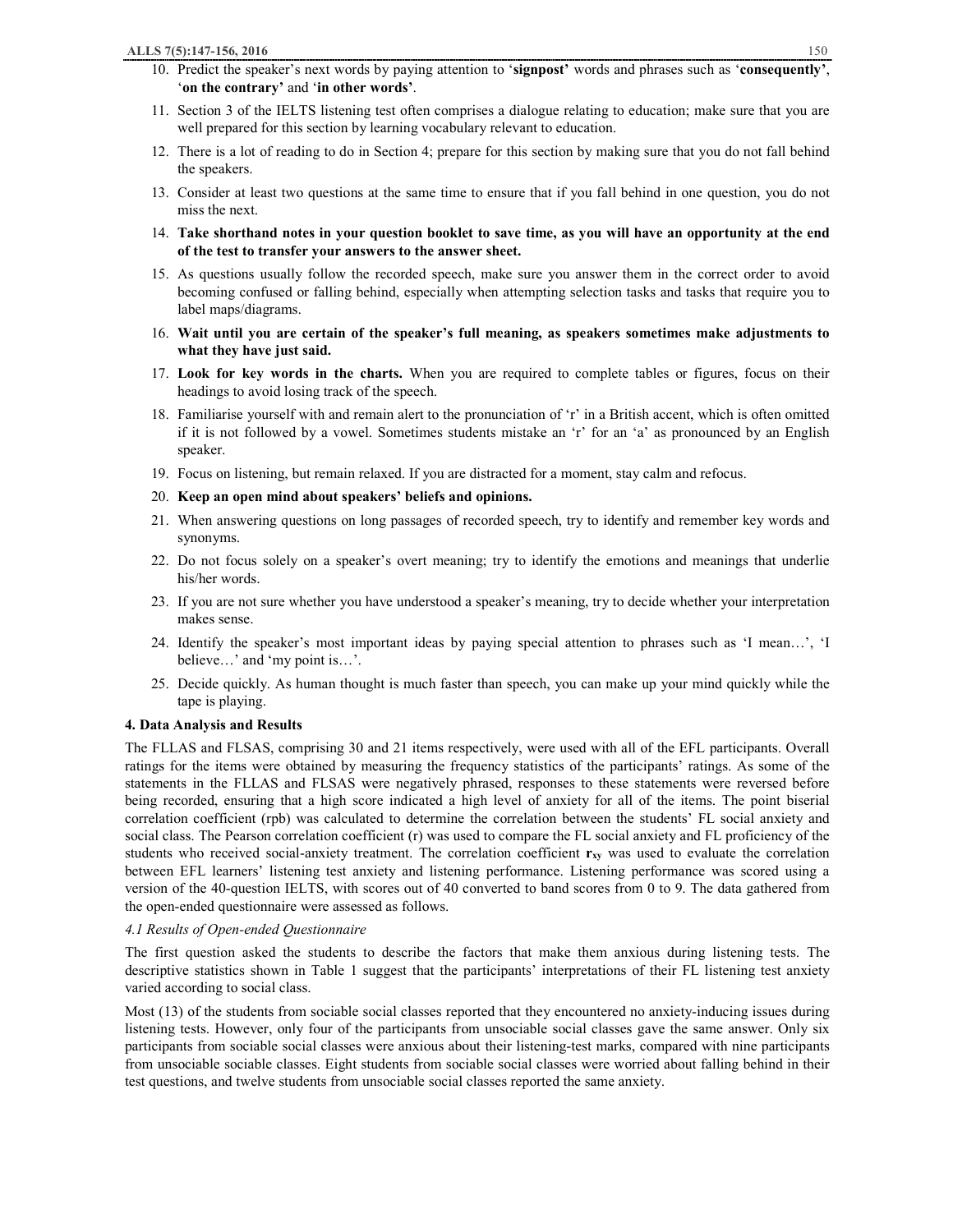## **ALLS 7(5):147-156, 2016** 151

|                                            | Sociable social class/Unsociable social class |
|--------------------------------------------|-----------------------------------------------|
| No factors causing anxiety                 | 13/4                                          |
| Final mark                                 | 6/9                                           |
| Falling behind in the test                 | 8/12                                          |
| Teacher's response                         | 2/8                                           |
| Competition to hand in answer sheets first | 3/2                                           |
|                                            |                                               |

Table 1. Factors provoking anxiety during listening tests, as reported by participants from different social classes

The second open-ended question concerned the physiological and psychological changes experienced by students during listening tests. Five EFL learners from unsociable social classes reported no such changes, whereas eight learners from sociable social classes described experiencing certain psychological or physical changes during EFL listening tests. Five participants from sociable social classes and twelve participants from unsociable social classes were afraid to take EFL listening tests. The sociable and unsociable social classes differed most significantly in their responses to the 'happiness' item. Three times as many students from sociable social classes (nine) as unsociable social classes (three) reported feeling happy during listening tests. For more details, refer to Table 2.

#### Table 2. Physiological and psychological changes during EFL listening tests

| Sociable social class/Unsociable social class |      |  |  |
|-----------------------------------------------|------|--|--|
| Sweating                                      | 4/9  |  |  |
| Shaking/stomach pain                          | 3/7  |  |  |
| No change                                     | 8/5  |  |  |
| Happiness                                     | 9/3  |  |  |
| Fear                                          | 5/12 |  |  |

The third open-ended question asked the participants to identify issues that bothered them during EFL listening tests. As illustrated in the descriptive statistics in Table 3, the participants highlighted a wide range of issues. 'Everybody will ignore me' was the most common source of anxiety among the participants from unsociable social classes, of whom 10 gave this answer. However, only four of the participants from sociable social classes reported the same anxiety. Five EFL learners from sociable social backgrounds described their reluctance to be the centre of attention, but this anxiety seemed more prevalent among the students from unsociable social backgrounds, of whom nine gave the same answer. Interestingly, the number of students from unsociable social classes who were afraid of being laughed at for making a mistake (eight) was the same as the number of students who reported that their minds went blank when listening to English.

|  |  |  | Table 3. Issues that bother EFL learners during listening tests |  |
|--|--|--|-----------------------------------------------------------------|--|
|  |  |  |                                                                 |  |

|                                                  | Sociable social class/Unsociable social class |
|--------------------------------------------------|-----------------------------------------------|
|                                                  |                                               |
| Everybody will ignore me                         | 4/10                                          |
| I am afraid of appearing foolish                 | 3/5                                           |
| Everybody will laugh at me if I make a mistake   | 4/8                                           |
| My mind goes blank when I listen to English      | 3/8                                           |
| I feel anxious when I am the centre of attention | 5/9                                           |

## *4.2 Results of FLLAS and FLSAS*

Overall, the students reported the highest anxiety scores for items 4 and 22 of the FLLAS ('I feel intimidated by the task of listening to spoken English' and 'I am afraid of taking English listening comprehension tests'), which received mean scores of 4.03126 and 3.98 respectively. Items 6 and 8 ('I get upset when I hear unfamiliar grammatical forms during an English listening test' and 'It bothers me to encounter words that I can't pronounce when listening to English') elicited the least anxiety, with mean scores of 1.3321 and 1.6. The results for items 12 (mean = 2.4335) and 14 (mean = 2.721) suggest that the participants who enjoyed listening to English songs or watching/listening to English television or radio programmes felt more confident during English listening tests.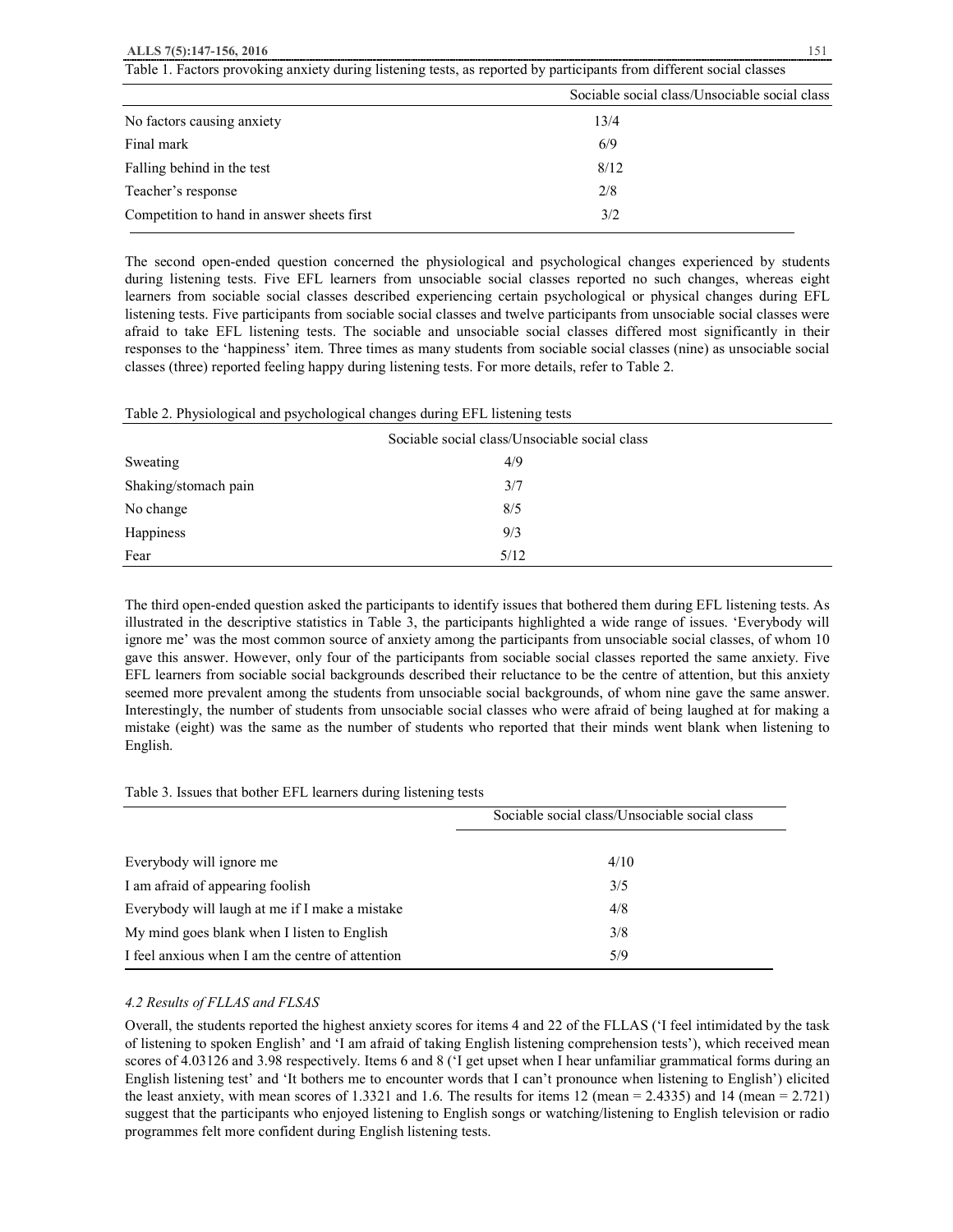The participants from unsociable social classes recorded higher anxiety scores for item 12 ('I feel nervous about trying to keep up with people from different social backgrounds') than their counterparts from sociable social classes, with mean anxiety scores of 3.3432 and 2.232, respectively. Whereas most of the EFL learners from unsociable social classes were concerned about taking listening tests due to their different social status (mean  $= 2.8943$ ), only a few of the participants from sociable social classes reported the same anxiety (mean = 1.2312). Similarly, the students from sociable social classes were less concerned about item 21 ('My parents care little about my foreign-language learning, which discourages me from learning English') than the students from unsociable social classes, with mean scores of 1.7865 and 2.8843, respectively.

With regard to the relationship between social anxiety and social class, the point biserial correlation coefficient for the FLSAS revealed a moderate positive correlation of 0.58 for the FL learners from sociable social classes, and a slightly lower positive correlation of 0.53 for the FL learners from unsociable social classes. The standard deviation indicated that the participants from unsociable social classes experienced more variable anxiety levels than the learners from sociable social classes. Both values were lower than the 0.05 significance level, which suggests that the difference between the social anxiety reported by the participants with sociable social backgrounds (2.33 points) and that reported by the participants with unsociable social backgrounds(3.64 points) (the latter exceeding the former by 1.31 points) was not due to chance variation. Therefore, the first null hypothesis was rejected and the first directional hypothesis approved (Table 4).

Table 4. Point-biserial correlation (rpb) between participants' FL social anxiety and social class

Social anxiety mean score/rpb for social anxiety and social class/significance level/confidence intervals for mean difference in anxiety (lower and upper)

| Sociable social class   | 2.33/0.4812/0.58/0.043/1.8.3.8 |
|-------------------------|--------------------------------|
| SD.                     | 0.824                          |
| Unsociable social class | 3.64/0.53/0.038/2.1,4.6        |
| SD.                     | 1.119                          |
|                         |                                |

According to the results of the FLLAS and FLSAS taken midway through the course, the participants' FL social anxiety and FL listening anxiety levels were 2.8128 and 3.3026 respectively, on a scale from 1 to 5. After receiving socialanxiety treatment during the last 2 weeks of the course, the participants' social-anxiety level dropped from 2.8128 to 1.5323. Surprisingly, the students' FL listening anxiety also decreased, from 3.3026 to 1.9643. The Pearson correlation between FL social anxiety and listening anxiety was 0.51, indicating a moderate positive correlation. The standard deviation revealed that the participants experienced less variable anxiety levels, both in their FL social anxiety levels and FL listening anxiety levels, after their treatment. In both cases, the significance of the reduction was less than 0.05, which indicates that neither the decrease of 1.2805 points in social-class anxiety nor the decrease of 1.3383 points in listening anxiety after social-anxiety treatment were due to chance variation. In light of these findings, the second null hypothesis was rejected and the second hypothesis confirmed (Table 5).

Table 5. FLLAS and FLSAS results before and after the social-anxiety treatment

**Before social-anxiety treatment (In the middle of their term)/After social-anxiety treatment** 

**FL social anxiety**  2.8128/1.5323 *SD*  0.8373/0.4811 **FL listening anxiety**  3.3026/1.9643 *SD*  1.235/0.7823 **Pearson correlation**  0.51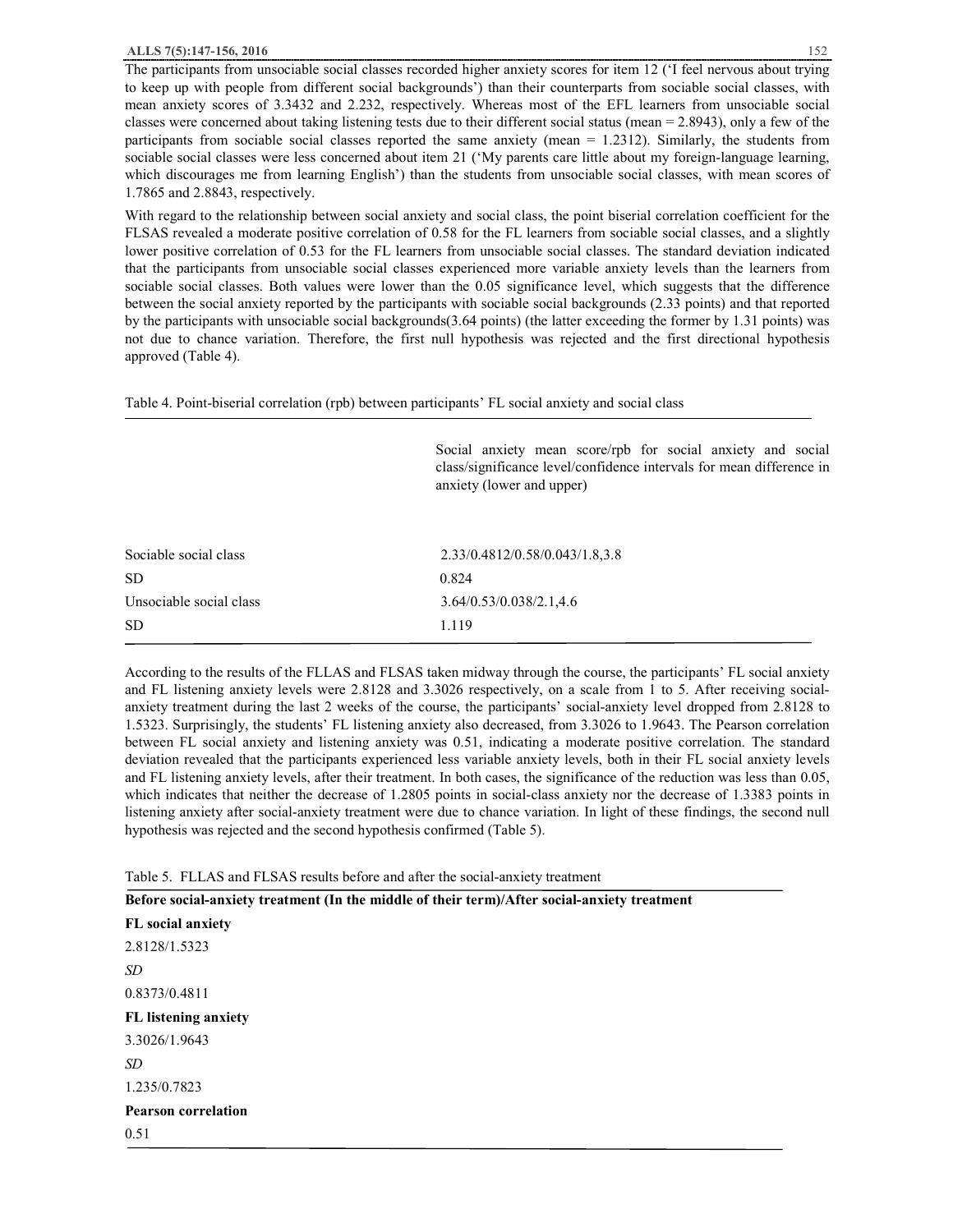As illustrated in Figure 1, a moderately strong negative Pearson correlation of -0.69 was calculated between the participants' anxiety levels and IELTS listening test scores. A correlation of -0.69 means that each student's listening anxiety predicted approximately 47.61 percent of his/her IELTS listening score, and that the higher the students' listening-anxiety levels, the lower their IELTS listening scores. In light of these results, the third null hypothesis was rejected and the third and final hypothesis confirmed.



Figure 1. Correlation between IELTS listening scores and listening anxiety

#### **5. Discussion**

Numerous researchers have emphasised the importance of listening in second-language/FL learning (Ferris, 1998; Field, 2003). As listening comprehension is a central principle of second-language learning, enhancing students' listening skills can significantly improve their overall language proficiency (Vandergrift, 2007). However, the acquisition of listening skills may be impeded by various factors, of which debilitative anxiety is one of the most significant. Chen and Chang (2004) and Pappamihiel (2002) reported that debilitative anxiety has negative effects on students' language learning. The aim of the current research was to increase our understanding of this issue by exploring the relationship between students' social class and their FL social anxiety. The study also investigated the correlation between participants' FL social anxiety and FL listening anxiety, and the effects of FL listening anxiety on EFL learners' listening-test performance.

Compared with issues such as race and ethnicity, social class has received very little attention from language researchers (Block, 2012). Social class is one of the many factors that can impede or enhance students' language learning (Young & Astarita, 2013). The listening anxiety experienced by some FL learners is associated with underachievement. Listening anxiety may arise from students' awareness of their social class, and is especially severe among students from unsociable social backgrounds. In response to the open-ended questionnaire administered as part of this study, most of the students from sociable social classes identified little or no reason to be anxious during listening tests, whereas many of the students from unsociable social classes highlighted factors that caused listening anxiety. In addition, most of the students from unsociable social classes reported negative attitudes towards listening tests, and were afraid of making mistakes, whereas few of the students from sociable classes experienced these negative responses to listening tests (see Tables 1, 2 and 3). The results also indicated that the social class of FL learners is to some extent related to their level of social anxiety, as students from unsociable social classes were found to be more socially anxious than their peers from sociable social classes.

A fairly significant decrease in the students' social anxiety and FL listening anxiety after social-anxiety treatment was observed. This finding suggests that students' social anxiety and listening anxiety are to some degree related.

Mohammadi Golchi (2012) investigated listening anxiety and its connection with the listening attainment among 63 Iranian IELTS learners. IELTS listening anxiety was found to correlate negatively with students' listening comprehension. Similarly, the results of the current study indicate a moderate negative correlation between these variables; almost 50 per cent of the students' listening scores could be predicted by their listening-anxiety levels (Figure 1)

With regard to ethical considerations, all of the study's participants were aware that they were being observed by their teacher for research purposes. Although IELTS scores are usually given in whole numbers from 1 to 9, the scores obtained in this study were calculated and recorded to several decimal places to ensure that the differences in the students' scores could be evaluated precisely. The results might have been different if the scores had been calculated in whole numbers, as in the real-life system. In this study, only the listening section of the TOEFL was considered; the reading and writing sections were omitted. Again, the results might have been different if the participants' reading and writing skills had been evaluated. As the relationship between listening and social class is a novel area of research, it was impossible to compare the results of this study with the findings of previous literature. This study may provide a useful foundation for further research to deepen our understanding of the connection between listening and social class.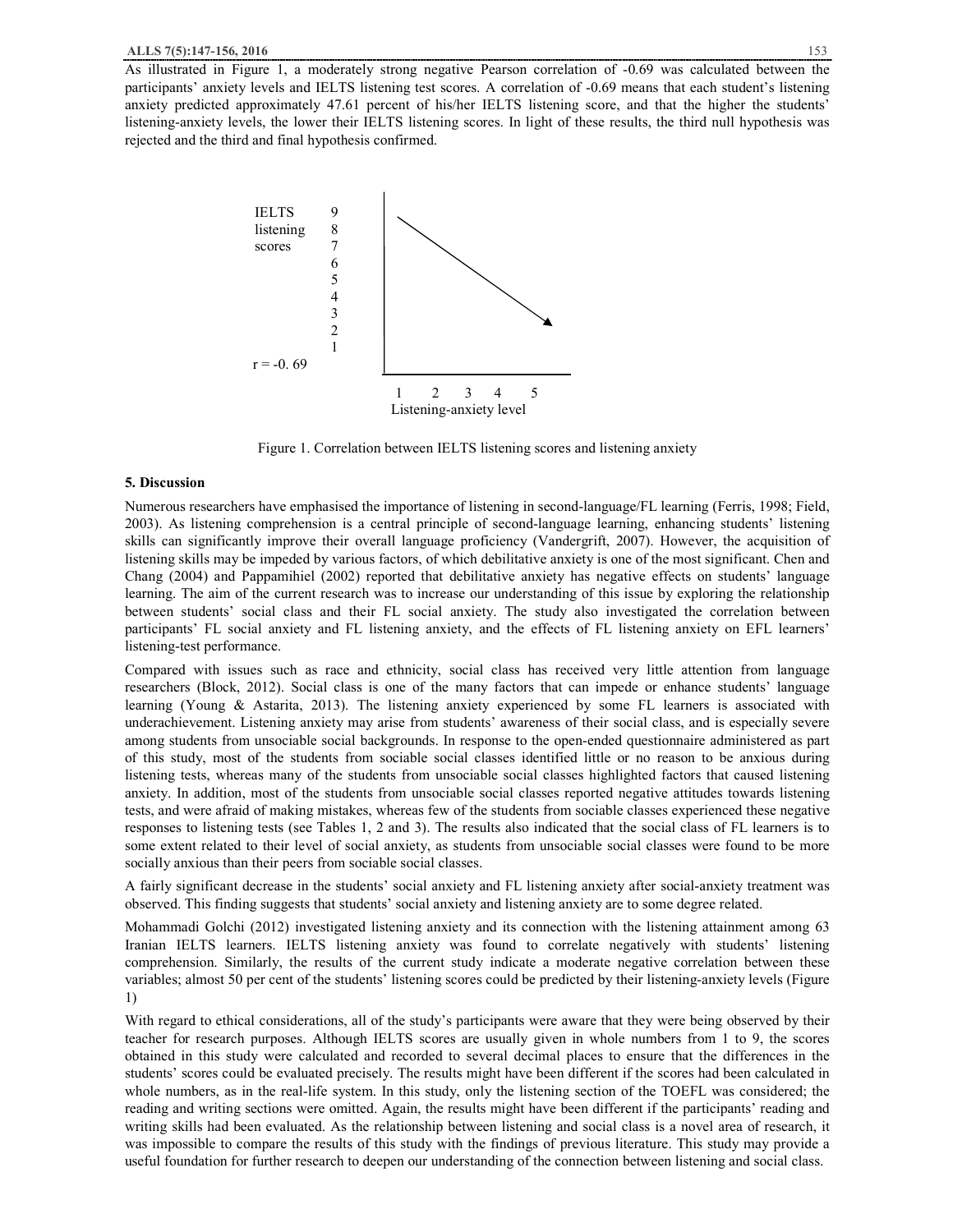In brief, this study offers a critical assessment of the effects of anxiety on the performance of second-language/FL learners. Unlike In'nami (2006), the researcher found a correlation between second language listening anxiety and test anxiety. The results of the study suggest that teachers of FL teachers should aim to address not only students' linguistic problems with listening but problems such as FL listening anxiety, which may relate to students' social background and prevent them from achieving their true language potential. The individuals attitudes can vary in different social contexts (Ling, Hei & David, 2015). Language instructors should be aware that students from unsociable social backgrounds may experience a certain amount of illogical anxiety that limits their FL listening potential. Instructors should encourage such students to participate more in class and social/group activities to decrease their social anxiety, which is usually based on unrealistic fears. The findings of this study confirm that anxiety is a 'metaphorical' obstacle to learning (Lightbown & Spada, 2006, p. 37). Therefore, FL teachers who wish to improve their students' listening performance should attempt to decrease their students' anxiety by creating a low-anxiety learning environment and setting low-anxiety tests and helping them cope with second-language or FL challenges.

## **References**

American Psychiatric Association (2000). *Diagnostic and Statistical Manual of Mental Disorders*. 4th ed. Washington, DC: American Psychiatric Association Press. Revised text.

Bagheri, M., & Karami, S. (2014). The effect of explicit teaching of listening strategies and gender on EFL learners' IELTS performance. *Journal of Language Teaching and Research,* 5*,* 1387*-*1392*.* doi:10.4304/jltr.5.6.

Block, D. & Corona, V. (2014) 'Exploring class-based intersectionality'. *Language, Culture and Curriculum*, *27*(1), 27-42.

Barker, C. (1955). *Cultural Studies: Theory and Practice*. Sage.

Block, D. (2012). Class and SLA: Making connections. *Language Teaching Research*, *16*(2), 189-202.

Brown, H. D. (2007). *Principles of Language Learning and Teaching* (5<sup>th</sup> edition). White Plains, NY: Pearson.

Brown, D. F. (2009). Social class and status. In Mey, J. (Eds.), *Concise encyclopaedia of pragmatics* (p. 952). Elsevier. ISBN 978-0-08-096297-9.

Chen, T. Y., & Chang. G. B. (2004). The relationship between foreign language anxiety and learning difficulties. *Foreign Language Annals*, *37*(2), 279-288.

Darnon, C., Dompnier, B., & Poortvliet, M. (2012). Achievement goals in educational

contexts. A social psychology perspective. *Social & Personality Psychology Compass, 6(*10), 760–771.

Draguns, J. G., & Tanaka-Matsumi, J. (2003). Assessment of psychopathology across and within cultures: Issues and findings. *Behavioral and Research Therapy*, 41, 755-776.

Elkhafaifi, H. (2005). Listening comprehension and anxiety in the Arabic language classroom. *Modern Language Journal*, 89(2), 206-220.

Ferris, D. (1998). Students' views of academic aural/oral skills: A comparative needs analysis. *TESOL Quarterly*, 32, 290-317.

Field, J. (2003). Promoting perception: Lexical segmentation in second language listening. *ELT Journal*, 57, 326-333.

Gracia, P. (2015). Parent–child leisure activities and cultural capital in the United Kingdom: The gendered effects of education and social class. *Social Science Research,* 52, 290-302.

Grant, J. A. (2001). Class, definition of. In Jones, R. J. B. (ed.), *Routledge Encyclopaedia of International Political Economy*: *Entries A-F* (p. 161). Taylor & Francis.

Hussein, E. (2005). Listening comprehension and anxiety in the Arabic language classroom. *Modern Language Journal,*  89(2), 206-220.

In'nami, Y. (2006). The effects of test anxiety on listening test performance. *System,34*(4), 317-340.

Jury, M., Smeding, A., Court, M., & Darnon, C. (2015). When first-generation students succeed at university: On the link between social class, academic performance, and performance-avoidance goals. *Contemporary Educational Psychology,* 41, 25-36.

Ling, W. N., Hei, K. C., & David, M. K. (2015). The perceived value of silence and spoken words in Malaysian interactions. *SEARCH: The Journal of the South East Asia Research Centre,*7, 53-70.

Lightbown, P. M., & Spada, N. (2006). *How Languages Are Learned*. Oxford: Oxford University Press.

MacIntyre, P. D. & Gardner, R. C. (1994). The subtle effects of language anxiety on cognitive processing in the second language. *Language Learning*, 44, 283-305. doi: 10.1111/j.1467-1770.1994.tb01103.x.

Macionis, J., & Gerber, L. (2010). Sociology (7th ed.), Pearson Education Canada.

Mare, R., D. (2014). Multigenerational aspects of social stratification: Issues for further research. *Research in Social Stratification and Mobility,* 35, 121-128.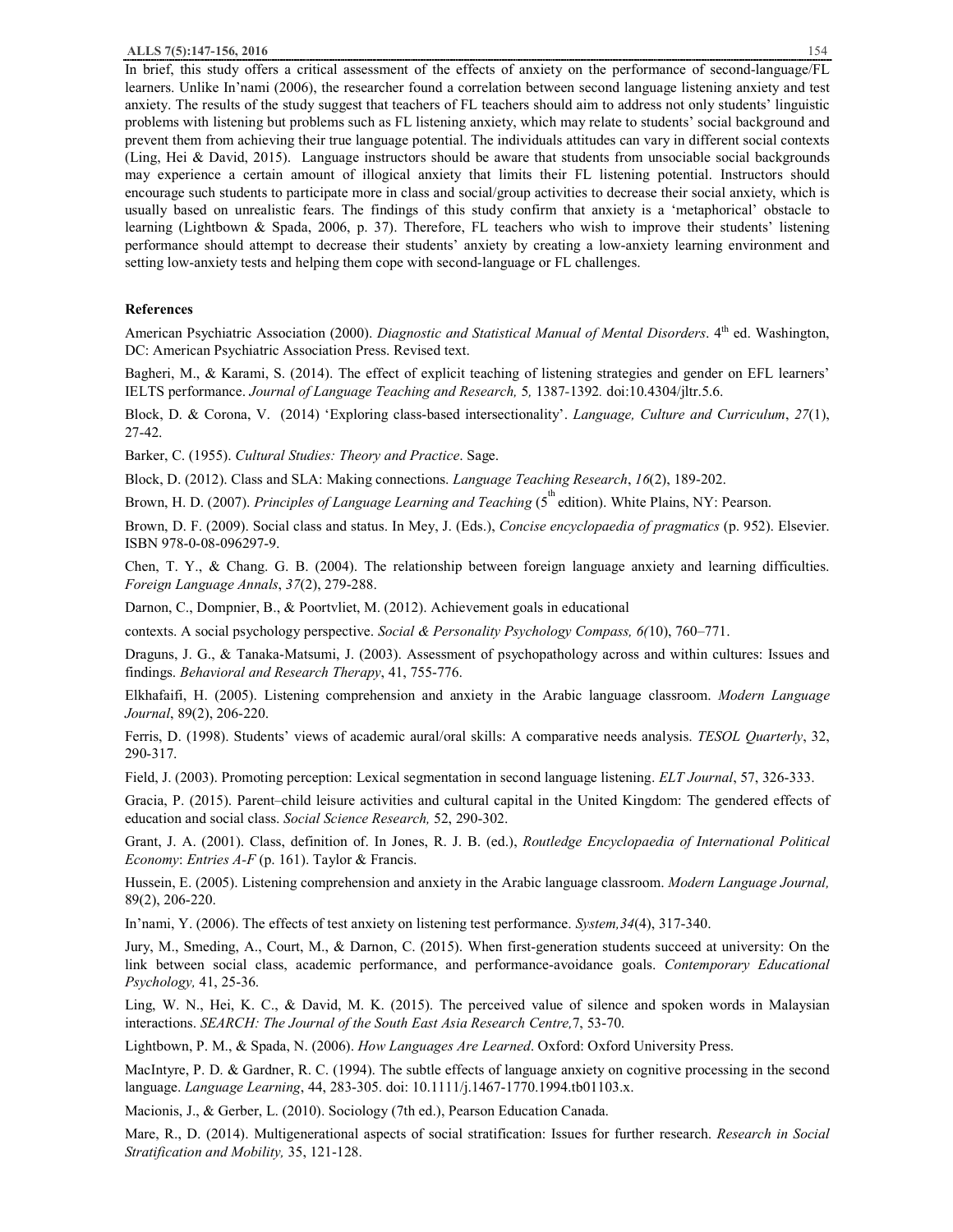Mills, N., Pajares, F., & Herron, C. (2006). A reevaluation of the role of anxiety: Self-efficacy, anxiety, and their relation to reading and listening proficiency. *Foreign Language Annals,* 39, 276-295.

Mohammadi Golchi, M. (2012). Listening anxiety and its relationship with listening strategy use and listening comprehension among Iranian IELTS learners*. International Journal of English Linguistics*, *2*(4), 115-128.

Phillips, E. M. (1992). The effects of language anxiety on students' oral test performance and attitudes. *Modern Language Journal*, 76, 14-26.

Price, M. L. (1991). The subjective experience of foreign language anxiety: 19 interviews with highly anxious students. In E. K. Horwitz and D. J. Young (eds), *Language Anxiety: From Theory and Research to Classroom Implications* (pp. 101-108). Upper Saddle River, NJ: Prentice Hall, Inc.

Putwain, D. W. (2008). Deconstructing test anxiety. *Emotional and Behavioural Difficulties*, 13, 141-155.

Vandergrift, L., (2007). Recent developments in second and foreign language listening comprehension research. *Language Teaching*, 40, 192-209.

Young, D. J. (1986). The relationship between anxiety and foreign language oral proficiency ratings. *Foreign Language Annals,* 19, 439-445.

Young, D. J. (1999). A perspective on foreign language learning: From body to mind to emotions. In D. J. Young (ed.), *Affect in Foreign Language and Second Language Learning: A Practical Guide to Creating a Low-anxiety Classroom Atmosphere* (pp. 13-23). Boston: McGraw-Hill.

Young, R. F., & Astarita, A. C. (2013). Practice theory in language learning. *Journal of Language Learning*, 172-185.

#### **Appendix A FLLAS**

The following statements are related to the experience of FL listening anxiety. There are no right or wrong answers. Please rate your personal responses to the statements according to your level of agreement or disagreement with each statement, as follows.

1. Strongly disagree. 2. Disagree. 3. No strong feelings either way. 4. Agree. 5. Strongly agree.

1. I become upset when I am unsure whether I have correctly understood spoken English.

2. When I listen to English, I often understand the words but still cannot quite understand what the speaker is saying.

3. When taking an English listening test, I often become so confused that I cannot remember what I have heard.

4. I feel intimidated by the task of listening to spoken English.

5. I become nervous when I am unfamiliar with the topic of spoken English during a listening test.

6. I get upset when I hear unfamiliar grammatical forms during an English listening test.

7. I become nervous and confused when I don't understand every word spoken in an English listening test.

8. It bothers me to encounter words that I can't pronounce when listening to English.

9. I usually translate words in their exact order to identify what is being said in English on the tape.

10. By the time I have got past the strange sounds in English, it is difficult to remember what I am listening to.

11. I am worried about all of the new phonological rules that must be learned to understand spoken English.

12. I enjoy listening to English songs and watching/listening to English television or radio programmes.

13. I feel confident when taking English listening tests.

14. Now that I am used to listening to spoken English, English listening tests are not very difficult.

15. The hardest part of learning English is understanding spoken English.

16. I am more confident in my ability to understand written English than spoken English.

17. I don't mind listening to English by myself, but I feel very uncomfortable when I have to listen to English as part of a group.

18. I am satisfied with the level of listening comprehension in English that I have achieved so far.

19. I become anxious if I am not familiar with the relevant cultural background when taking an English listening test.

20. I would feel more relaxed about taking listening tests if I had a full understanding of English history and culture.

21. I worry about failing English listening comprehension tests.

22. I am afraid of taking English listening comprehension tests.

23. Listening to native English speakers makes me feel uneasy and confused.

24. I almost never become uptight during English listening comprehension tests.

25. I become nervous when taking English listening comprehension exams.

26. I experience a sinking feeling when I think about trying to complete a difficult listening-comprehension exercise.

27. My mind goes blank and I am unable to think clearly when my instructor asks me a question in English.

28. I feel particularly nervous about English listening comprehension exercises when I know that they will be graded.

29. I feel more relaxed when clear instructions are provided before English listening comprehension tests begin.

30. I answer some questions too quickly and thus incorrectly because I do not have enough time to think about what has been said to me.

Note. The scale used in this study is an adapted version of the FLLAS, developed by Elkhafaifi (2005) in 'Listening comprehension and anxiety in the Arabic language classroom', *Modern Language Journal*, 89(2), 206-220. Copyright © 2010 American

Psychological Association. Adapted with permission.